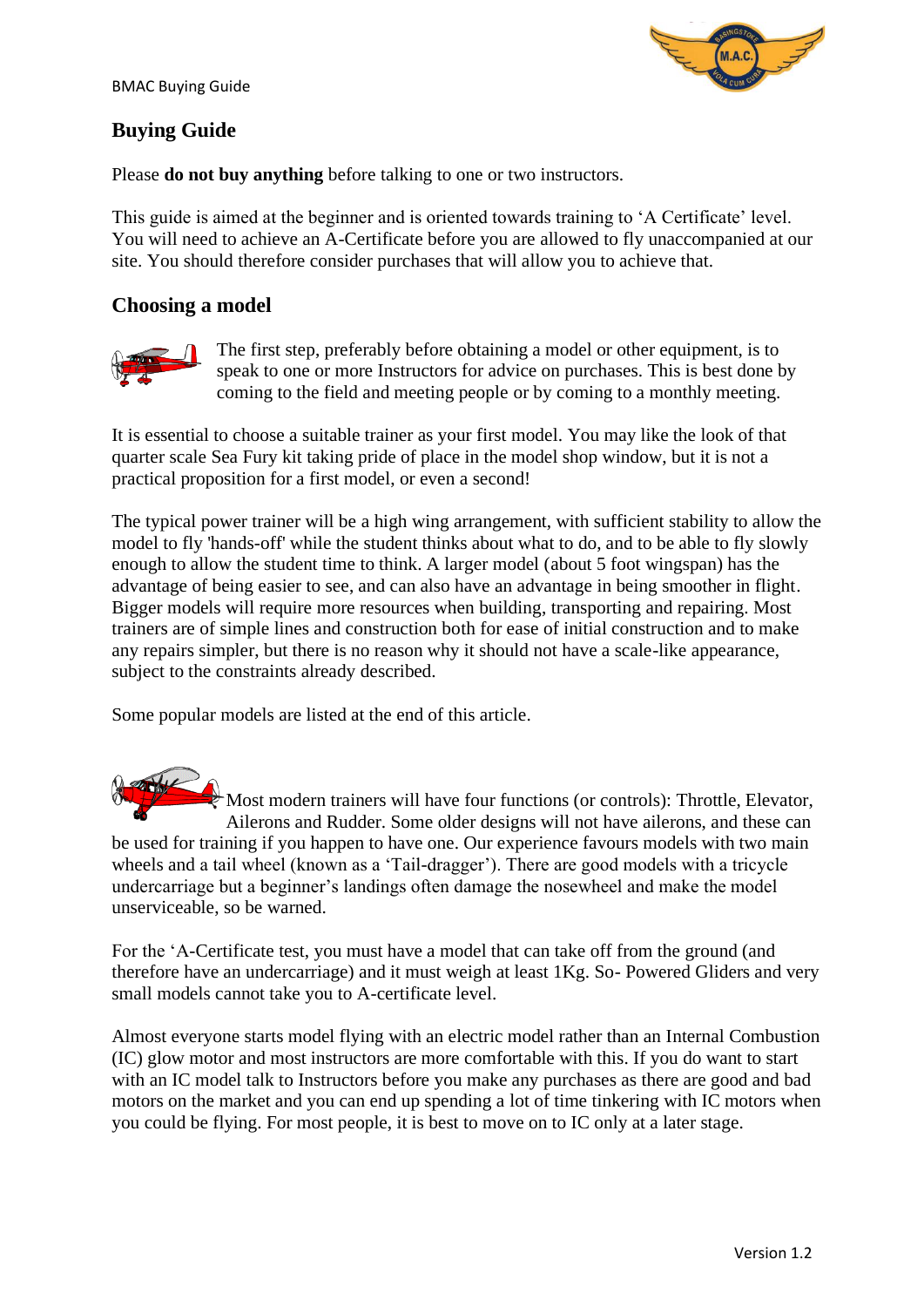

### **Power**



For an electric model, the power is provided by an electric ('brushless') motor and a lithium battery. An Electronic Speed Controller (ESC) completes the power train. Some trainers come with the motor and ESC already installed but some come without and you need to buy them separately. The batteries are rarely included but

the battery type and size is usually specified in the model instructions, or even on the box.

Of course, the batteries are re-chargeable and each battery will give one flight before recharging, so you need, typically, three batteries for an afternoon's training. You also need a dedicated battery charger.

Finally, it is worth buying a battery condition monitor. They are quite cheap and you use them to check the batteries before and after each flight. They show the condition of each cell within the battery, so you can see if everything is OK.

Once again, if you need to buy any equipment, including batteries and charger, seek advice.

Should you decide on an IC model, you will need a completely different set of equipment, including fuel and fuel pump, starter and battery and a glow battery.

Having got all the items needed to make the model move, you also MUST HAVE a simple model restraint to stick in the ground to hold the model from moving forward unintentionally. You will see how easy this is at the field

#### **Radio**



There is a huge range of radio equipment available. As a beginner you should be looking for a 4 or 6 channel radio set. If the budget allows, buy the 6 channel set; you can always add more servos, but it is not usually as easy to add extra channels and once you gain your wings you will soon find yourself making use of the extra

facilities. For the same reason, it is worth buying a set with some extra facilities, such as rate switches, mixers and model memories: You don't have to use them initially, but is far better to have them available when you are ready rather than having to replace your radio equipment.

Before committing to a particular Transmitter, hold it in your hands and see if it feels comfortable in use. Some are very small, others have strange layouts, so try before you buy.

If possible, choose a Transmitter with an integral rechargeable battery. These are much more reliable than using individual AA cells, which can provide intermittent contact leading to crashed models.

When planning your purchases, consider making allowance for a buddy box. This is strongly recommended for early training. A cheap second transmitter, often bought second-hand, is sufficient and it reduces the chance of a damaging crash. Again – talk to people about this.